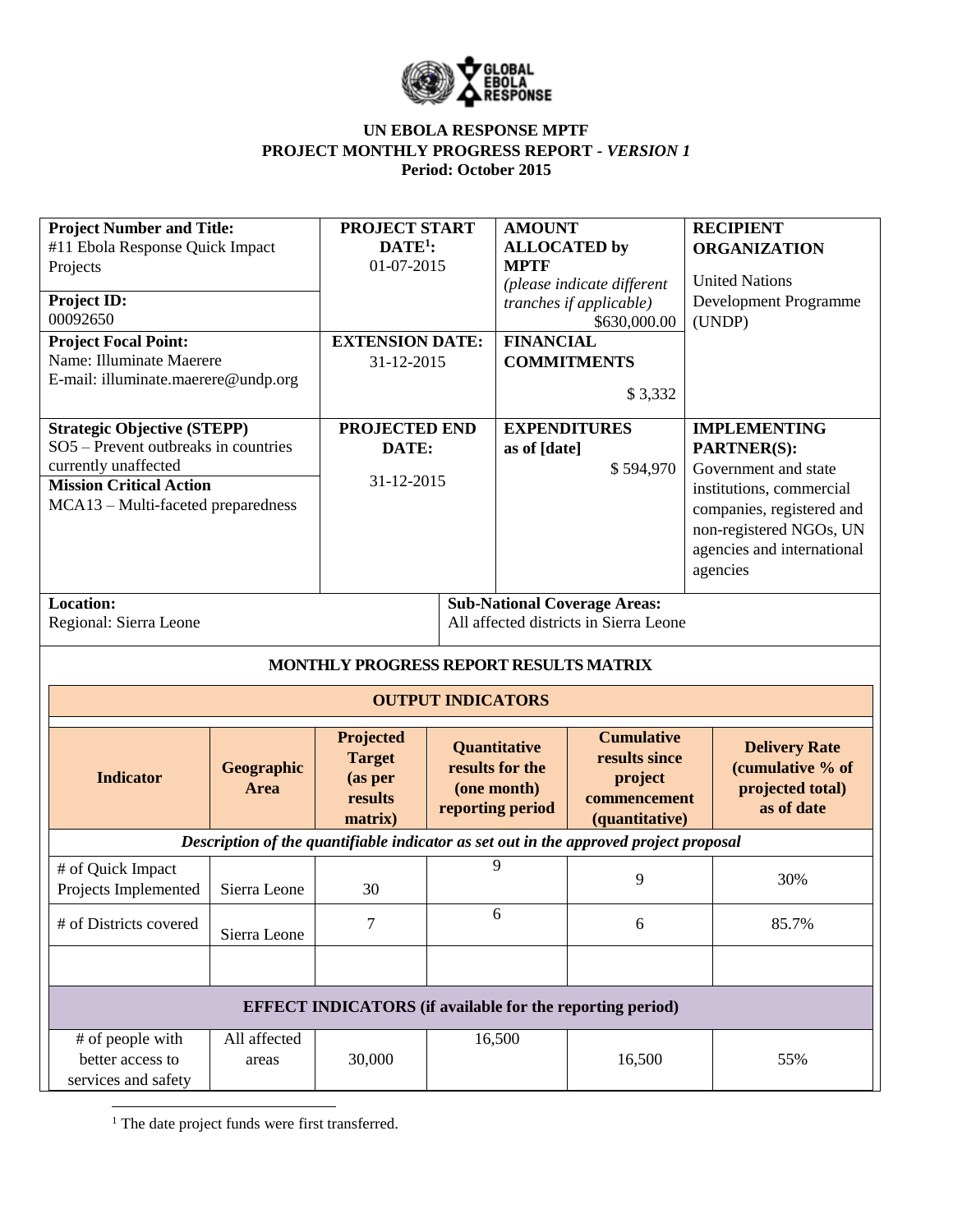

|   | standards                                                                                                                                                                                                                                                                                                                                                                                                                                                                                                                                                                                                                                                               |                                      |  |  |                                                                                                    |                                                                                                                                                                                                                                                                                                                                                                                                                                                                               |  |  |
|---|-------------------------------------------------------------------------------------------------------------------------------------------------------------------------------------------------------------------------------------------------------------------------------------------------------------------------------------------------------------------------------------------------------------------------------------------------------------------------------------------------------------------------------------------------------------------------------------------------------------------------------------------------------------------------|--------------------------------------|--|--|----------------------------------------------------------------------------------------------------|-------------------------------------------------------------------------------------------------------------------------------------------------------------------------------------------------------------------------------------------------------------------------------------------------------------------------------------------------------------------------------------------------------------------------------------------------------------------------------|--|--|
|   |                                                                                                                                                                                                                                                                                                                                                                                                                                                                                                                                                                                                                                                                         |                                      |  |  |                                                                                                    |                                                                                                                                                                                                                                                                                                                                                                                                                                                                               |  |  |
|   | <b>NARRATIVE</b><br><b>Situation Update</b> (please describe critical changes, if any, in the situation that affect the project (1-2 paragraphs) $N/A$                                                                                                                                                                                                                                                                                                                                                                                                                                                                                                                  |                                      |  |  |                                                                                                    |                                                                                                                                                                                                                                                                                                                                                                                                                                                                               |  |  |
|   |                                                                                                                                                                                                                                                                                                                                                                                                                                                                                                                                                                                                                                                                         |                                      |  |  |                                                                                                    |                                                                                                                                                                                                                                                                                                                                                                                                                                                                               |  |  |
|   | Key Achievements (please use this section to highlight your key achievements for the month, using bullet points if preferred)<br>The QIPs team received a total of 30 proposals from 10(Ten) districts and 9(Nine) out of 30 QIP proposals were<br>approved and endorsed by the ECM, during the reporting period to be implemented in Port Loko, Kambia, Bombali<br>and Western Rural and Urban, Kenema and Tonkolili, Districts. The 9(nine) QIPs are meant to address critical gaps<br>in the pillar areas of logistics, Transportation social mobilization, Surveillance and IPC.                                                                                    |                                      |  |  |                                                                                                    |                                                                                                                                                                                                                                                                                                                                                                                                                                                                               |  |  |
|   | ABC-Development, a QIP grantee in Kambia, engaged 13 communities, 160 youths (all male) plus 130 women<br>(mainly involved in stones haulage) for the Sella-Kafta Road repair. This road leads to communities earlier affected<br>by the EVD and a significant connection for economic activities. Out of the 25km detailed for repairs, 18 km have<br>so far been reported completed. In other to boost the local economy of the communities, most of the local labor and<br>materials were procured locally. The IP is therefore requesting for a project extension for another three (3) weeks as<br>there were delays in the implementations due to heavy rainfall. |                                      |  |  |                                                                                                    |                                                                                                                                                                                                                                                                                                                                                                                                                                                                               |  |  |
|   |                                                                                                                                                                                                                                                                                                                                                                                                                                                                                                                                                                                                                                                                         | targeting about 1,000 beneficiaries. |  |  |                                                                                                    | UPHR another QIP grantee in Port Loko, established 20 community structures in 20 communities and conducted<br>stakeholder meetings in 10(ten) communities so far, educating a total of 1200 beneficiaries in safe health practices<br>against Ebola. 50(fifty) livelihoods support in the form of solidarity packages was given to vulnerable families and<br>survivors. A wider community stakeholder social mobilization engagement commenced in 4 (four) chiefdoms         |  |  |
|   | CAHSeC, another QIP grantee in Bombali engaged 10(ten) community based mobilizer to conduct house-to-house<br>check on EVD communities and completed the exercise on 700 households in $3(10)$ villages. During the house-to-<br>house checks, psychosocial counseling and data collection on sick and death alerts were conducted.                                                                                                                                                                                                                                                                                                                                     |                                      |  |  |                                                                                                    |                                                                                                                                                                                                                                                                                                                                                                                                                                                                               |  |  |
| ٠ |                                                                                                                                                                                                                                                                                                                                                                                                                                                                                                                                                                                                                                                                         |                                      |  |  | of screening, monitoring people moving in and out at 4(four) check points within the western area. | ADDO, the fourth grantee endorsed in the month of September, also engaged about 1,000 beneficiaries on EVD<br>health best practices, plus psychosocial counseling to 190 survivors (120 females and 70 males). Do a daily routine                                                                                                                                                                                                                                             |  |  |
| ٠ |                                                                                                                                                                                                                                                                                                                                                                                                                                                                                                                                                                                                                                                                         |                                      |  |  |                                                                                                    | Lion Heart Foundation, a project endorsed in October has contracted a local contractor and has delivered, local<br>materials needed for the construction. Two (2) walk way paths and covered way has been constructed by the Lion<br>Heart Foundation to ease movement of patient from one ward to the other. The IP has sent a readjustment to activity<br>plan to UNDP for the change of activity 3.1 (Rental of motor bike to take blood samples to the EVD laboratory) to |  |  |

the construction of temporary tent as a holding center for any future occurrence of the virus.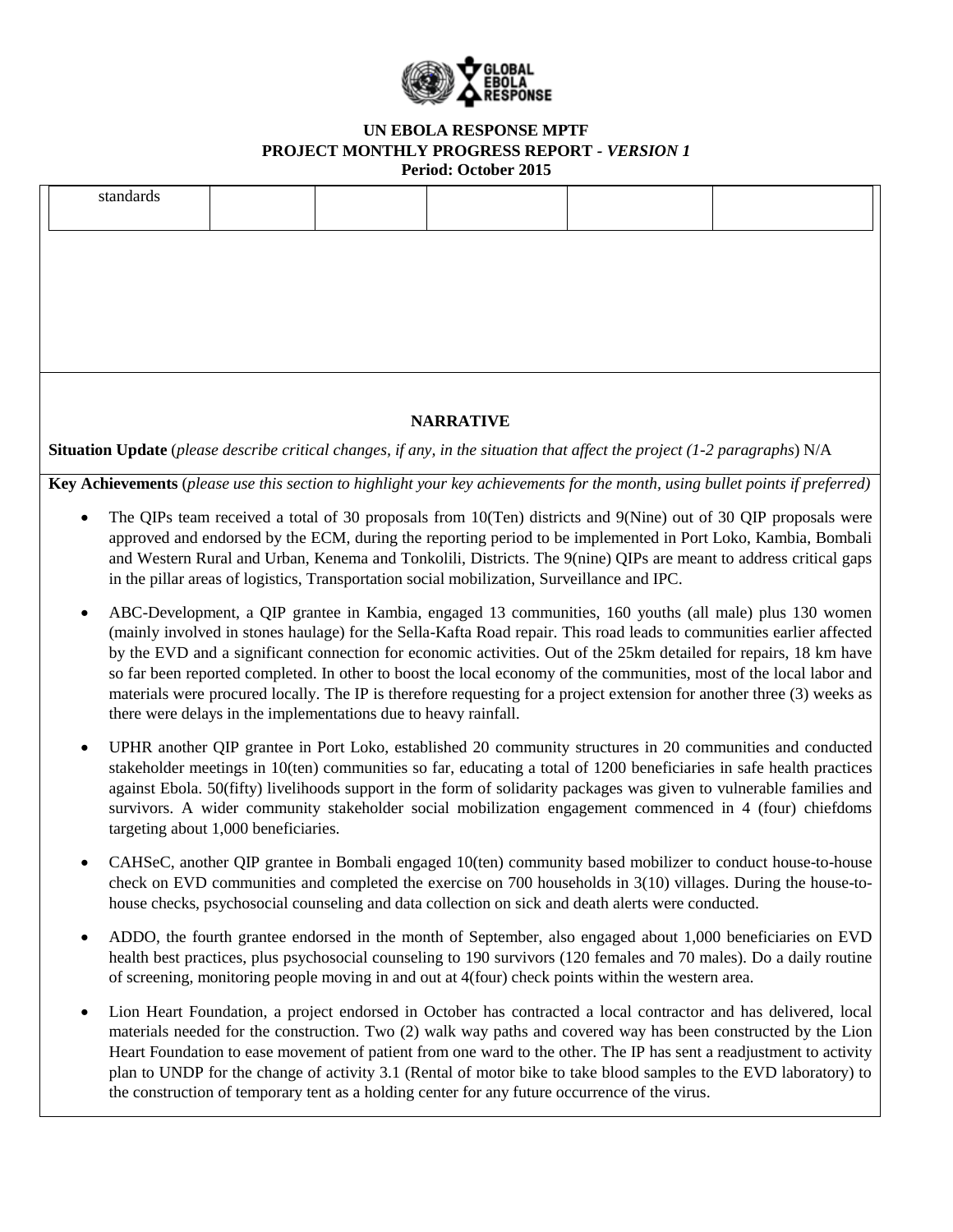

- Advocacy Radio a media house, are engaged in media campaign on scaling down to zero case Ebola infection has produced a messages on Infections, Prevention and Control that captured 80,000 listeners. Organised radio discussions on a daily bases with EVD pillar heads and have reached out to communities to interviews and discuss issue on Ebola.
- MACAPP,
- HUWASAL
- The Needy Today
- A total of 6(Six) QIP Monitoring were conducted in Bombali, Kambia, Portloko, Tonkolili and Western area Rural and Urban Districts 16th to 31st October 2015. The monitoring were successfully done using the UNDP monitoring framework by the QIPs team.
- 5(five) other QIPs were approved and endorsed recently but implementation started in November 2015 and will be factored in the November 2015 report. The fund disbursement is however reflected in the 1<sup>st</sup> page of this report.

**Delays or Deviations** (*if any, briefly describe the delays or changes in focus, approach or targets, and provide a short justification for the change (1-2 paragraphs*)

- There have been delays in the process of obtaining proposals submitted through the DERCs, mainly due to the DERCs committee members not convening on time to pre-review, endorse and submit proposals to UNDP Country Office.
- 3(Three) very relevant proposals approved by the Project Review Committee (PRC) in September, got delayed endorsement from the ECM and eventually got rejected by the ECM's designated officer. Reasons for rejection were hinged on unfair distribution of funds, the Port Loko UNCT Filed Coordinator not able to review the proposals and one activity not aligned with the national strategy.
- Presently there are two (2) approved QIPs project with no funding as the MPTF QIPs funds for project implementation is dried up.

| <b>No. of Beneficiaries</b> |        | <b>Environmental Markers</b>      |
|-----------------------------|--------|-----------------------------------|
| Women                       | 9,128  | e.g. Medical and Bio Hazard Waste |
| <b>Girls</b>                | 5,894  | e.g. Chemical Pollution           |
| Men                         | 7,156  |                                   |
| <b>Boys</b>                 | 4,362  |                                   |
| <b>Total</b>                | 26,540 |                                   |

**Gender and Environmental Markers** *(Please provide disaggregated data, if applicable)*

### **List of approved Quick Impact Project**

| <b>Project Title</b> | <b>Short</b><br><b>Description</b><br>of Objective | Implementing<br><b>Partner</b> | <b>District</b> | <b>Budget</b> (\$) | # of<br>beneficiaries |
|----------------------|----------------------------------------------------|--------------------------------|-----------------|--------------------|-----------------------|
| Sella Kafta          | To enhance free                                    | $ABC -$                        | Kambia          | 47.624             | 12,000                |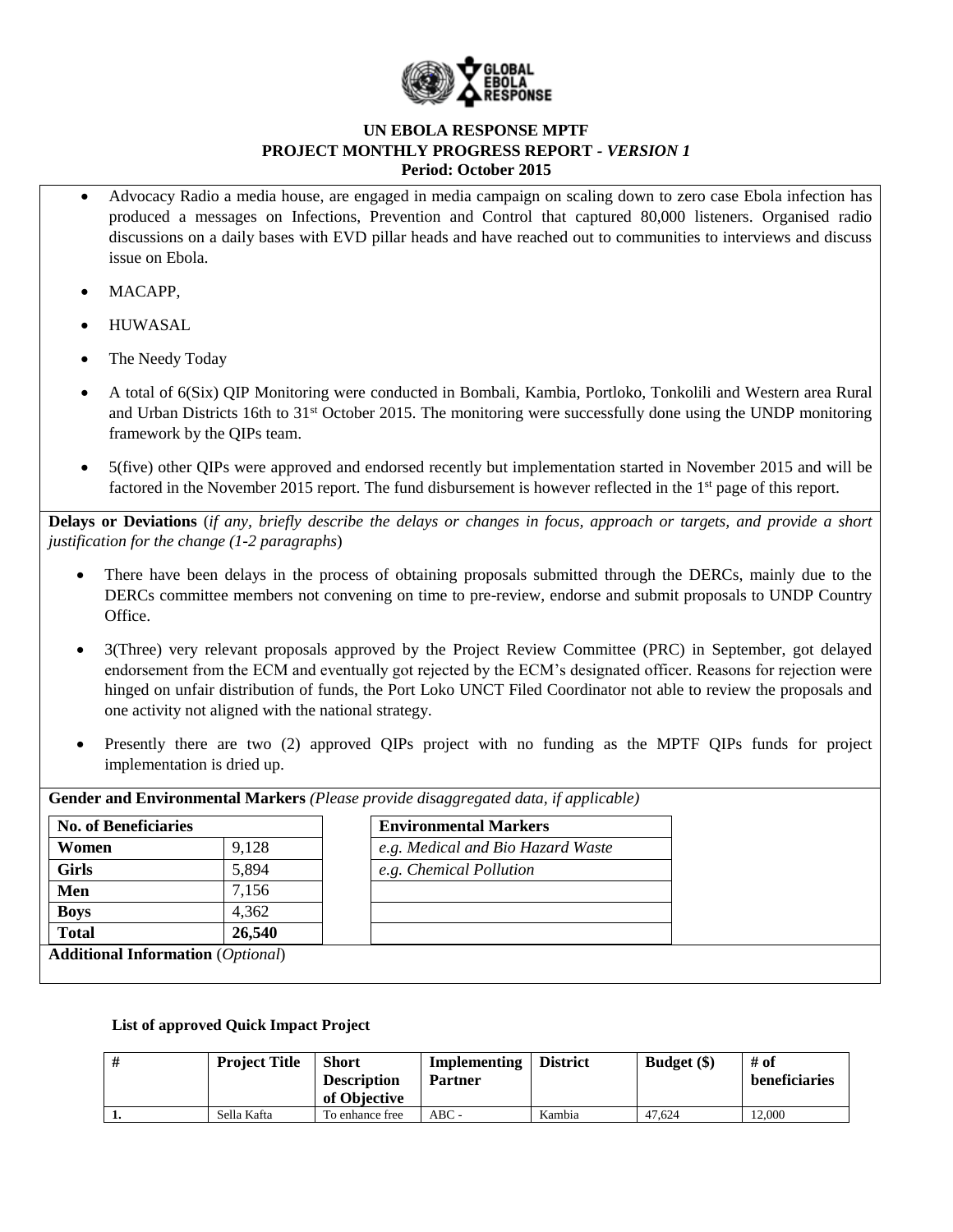

|    | <b>Emergency Road</b><br>Repairs                                                                                   | access of human<br>and vehicular<br>movement in and<br>out of Sella Kafta                                                                                                                                                           | Development                               |                       |        |                                             |
|----|--------------------------------------------------------------------------------------------------------------------|-------------------------------------------------------------------------------------------------------------------------------------------------------------------------------------------------------------------------------------|-------------------------------------------|-----------------------|--------|---------------------------------------------|
| 2. | Sustaining he<br>fight against the<br>EVD and<br>crossing he last<br>line                                          | Improving the<br>outcome of EVD<br>interventions<br>through<br>monitoring and<br>feedback to the<br>DERC in<br>Western Area<br><b>Rural District</b>                                                                                | $ADDO -$<br><b>CARITAS</b>                | Western Area<br>Rural | 43,314 | 1,500                                       |
| 3. | Sustaining the<br>fight against the<br>EVD and<br>crossing the last<br>line                                        | Improving the<br>outcome of EVD<br>interventions<br>through<br>monitoring and<br>feedback to the<br>DERC in<br>Bombali District                                                                                                     | <b>CAHSEC</b>                             | Bombali               | 42,662 | 1,500                                       |
| 4. | Sustaining the<br>fight against the<br>EVD and<br>crossing the last<br>line                                        | Improving the<br>outcome of EVD<br>intervention<br>through<br>monitoring and<br>feedback to the<br>DERC in Port<br>Loko                                                                                                             | <b>UPHR</b>                               | Port Loko             | 41,565 | 1,500                                       |
| 5. | Community<br>sensitization to<br>increase<br>attendance at<br>health<br>centres(PHUs)                              | Through<br>community<br>sensitization,<br>help bridge the<br>gap between<br>communities and<br>health centres<br>with the aim to<br>increase<br>attendance at the<br>health centres<br>rather than<br>traditional cure<br>practices | The Needy Today                           | Kambia                | 43,436 |                                             |
| 6. | Improving<br>access, layout<br>and mobility of<br>the EVD holding<br>centre of the Lion<br>Heart medical<br>centre | To improve the<br>accessibility of<br>the EVD Holding<br>center and the<br>various access<br>routes between<br>the Holding<br>center                                                                                                | Lion Heart<br>Foundation                  | Tonkolili             | 28,792 | All patients<br>admitted in the<br>hospital |
| 7. | Media campaign<br>on scaling down<br>to zero case<br>Ebola infection in<br>Port Loko district                      | Increase in<br>information<br>sharing and<br>management on<br>infection<br>prevention and<br>control (IPC)of<br><b>EVD</b>                                                                                                          | Port loko<br>Children's<br>advocacy radio | Portloko              | 23,620 | 80,000                                      |
| 8. | Re-enforcing<br>safety practices<br>to maintain a<br>resilient zero<br>EVD in remote<br>communities of             | Capacities of<br>communities<br>built and<br>awareness<br>increase to<br>effectively                                                                                                                                                | Humanist Watch<br>Salone<br>(HUWASAL)     | Kenema/<br>Kailahun   | 44,880 | 3,350                                       |